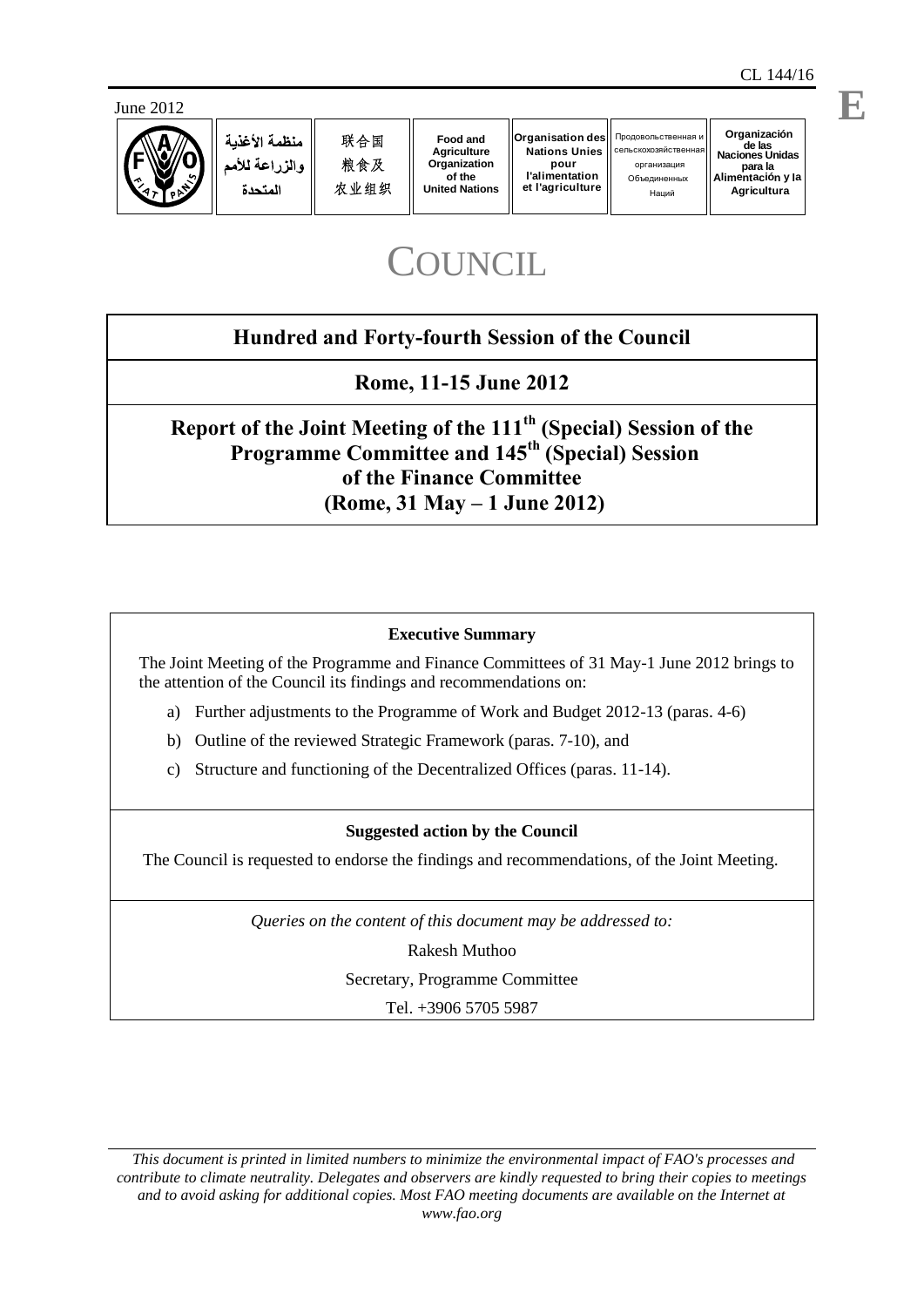| <b>TABLE OF CONTENTS</b>                                        |                |
|-----------------------------------------------------------------|----------------|
|                                                                 | Page           |
| <i>Introduction</i>                                             | 3              |
| Programme Implementation Report 2010-11                         | 3              |
| Further adjustments to the Programme of Work and Budget 2012-13 | 3              |
| Outline of the reviewed Strategic Framework                     | $\overline{4}$ |
| Structure and functioning of Decentralized Offices              | 5              |
| Any other business                                              | 6              |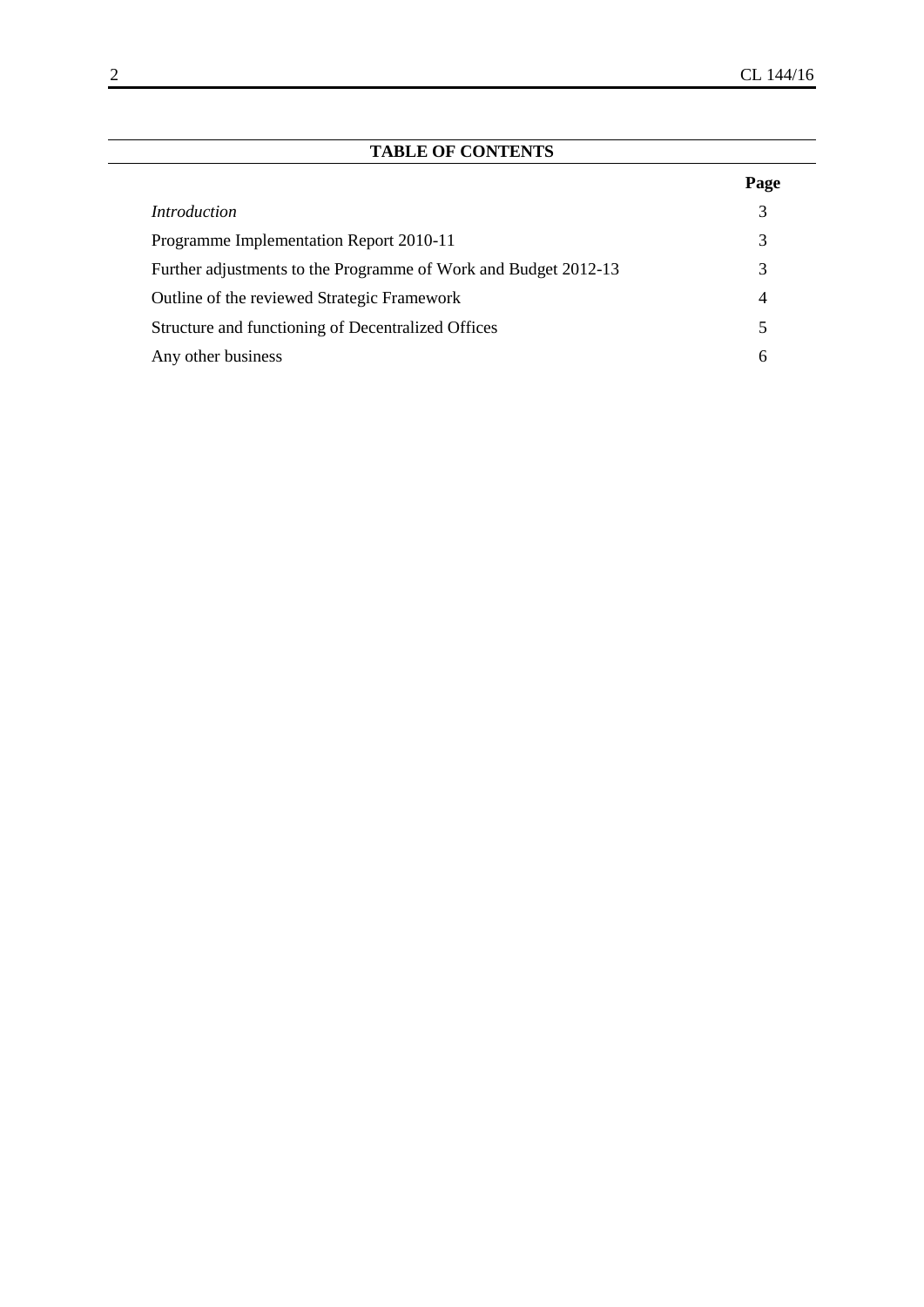#### **REPORT OF THE JOINT MEETING OF THE HUNDRED AND ELEVENTH (SPECIAL) SESSION OF THE PROGRAMME COMMITTEE AND HUNDRED AND FORTY-FIFTH (SPECIAL) SESSION OF THE FINANCE COMMITTEE**

#### **Rome, 31 May – 1 June 2012**

#### **INTRODUCTION**

1. The Joint Meeting submitted its Report to the Council.

2. The Joint Meeting was chaired by Her Excellency Cecilia Nordin van Gansberghe (Sweden) during the morning session of the 31<sup>st</sup> of May, and by Mr Moungui Médi (Cameroon), Chairperson of the Finance Committee for the remainder of the session. In addition to the Chairpersons, the following representatives of Members were present:

Mr R. Ayazi (Afghanistan) Mr F.G. Cramer (Germany) Mr M. Mellah (Algeria) Mr S.K. Pattanayak (India) Mr G.O. Infante (Argentina) Mr H. Yamada (Japan) Ms M. van Dooren (Belgium) Mr Y. Farhat (Morocco) Mr O. Vieira (Brazil) Mr R. Elkhuizen (Netherlands) Mr L.D. Coulidiati (Burkina Faso) Mr N. Fraser (New Zealand) Mr M. Valicenti (Canada) Mr G. Vega Berrio (Panama) Mr E.O. Fayed (Egypt) Mr M.E. Elfaki Elnor (Sudan) Mr A.G. Aseffa (Ethiopia) Ms K.E. Johnson (USA)

Mr T. Power (Australia) Ms M. Sabah Mohammad Al-Sabah (Kuwait) Ms S. Afroz (Bangladesh) H.E. M. Ruíz-Cabañas Izquierdo (Mexico) Mr H. Guo (China) Mr Vladimir Navara (Russian Federation)

### **Programme Implementation Report 2010-11 1**

3. The Joint Meeting welcomed the presentation of the Programme Implementation Report (PIR) 2010-11, but decided to defer discussion to its next regular session due to the late availability of the document. It requested:

- a) the Secretariat to resubmit the Report to its next regular session for fuller discussion, noting that such timing would be consistent with the required submission of the Report for approval by Conference in June 2013; and
- b) the Chairpersons of the Programme and Finance Committees to consult with the Independent Chairperson of the Council on how to handle the PIR 2010-11 at the 144<sup>th</sup> Session of the Council (11-15 June 2012).

### **Further Adjustments to the Programme of Work and Budget 2012-13<sup>2</sup>**

4. The Joint Meeting expressed general satisfaction with the Further Adjustments to the Programme of Work and Budget (PWB) 2012-13. It supported the vision for transformational change put forward by the Director-General including four main components: i) the Strategic Thinking Process; ii) enhancements to the structure and functioning of the decentralized offices; iii) critical review of the established post structure; and iv) institutional strengthening and functional improvements.

l

 $^{1}$  C 2013/8

 $^{2}$  CL 144/3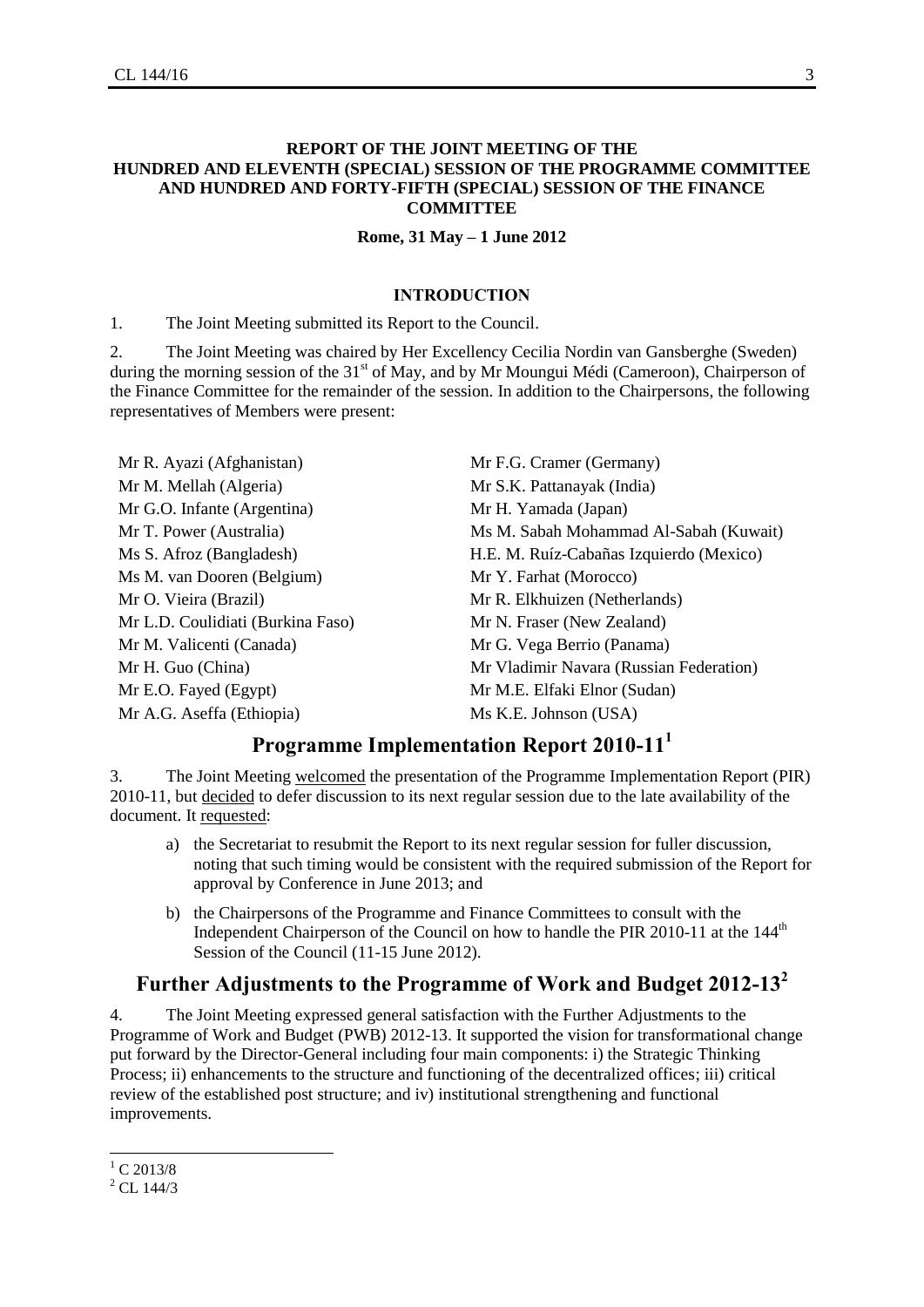- 5. In reviewing the document, the Joint Meeting:
	- a) was satisfied that the USD 6.5 million of previously unidentified savings had been found as a priority and predominantly in Functional Objectives X and Y, in line with Council's guidance;
	- b) welcomed the further savings identified of USD 19.3 million, including through the critical review of posts, which allowed for the reallocation of resources from administrative to technical areas of work, as well as from headquarters to decentralized offices;
	- c) welcomed the reallocation of savings for interdisciplinary activities, and requested that detailed information on the Multidisciplinary Fund, including the process and criteria for selecting projects, be provided to the next regular session of the Joint Meeting;
	- d) generally supported the measures for institutional strengthening, but requested further clarification from the Secretariat before formulating its position on the transformation of the existing Human Resources Management Division; and
	- e) underlined the need to maintain sufficient resources for the Organization's normative work.
- 6. While considering its findings and requests, the Joint Meeting generally:
	- a) welcomed the fact that the guidance and decisions of the Council had been followed in preparing the further adjustments to the PWB 2012-13;
	- b) appreciated the overall shift of USD 21.2 million from Functional Objectives X and Y to the Strategic Objectives resulting from the further adjustments;
	- c) supported the revised post establishment, and the revised distribution of the net appropriation by budgetary chapter as reflected in Table 4 of document CL 144/3; and
	- d) noted that further proposals for institutional strengthening within the context of transformational change of FAO would be submitted to the 145<sup>th</sup> Session of the Council via the Programme and Finance Committees.

### **Outline of the Reviewed Strategic Framework<sup>3</sup>**

7. The Joint Meeting welcomed the presentation of the outline of the reviewed Strategic Framework containing five proposed strategic objectives for the future work of the Organization. In this regard, the Joint Meeting:

- a) supported the Strategic Thinking Process launched by the Director-General in order to determine the future strategic direction of the Organization, and to inform revision of the current FAO Strategic Framework, as well as preparation of the Medium Term Plan 2014-17;
- b) welcomed the start of the broad and consultative Process, and encouraged further involvement of the staff and informal consultations with the membership; and
- c) took note of the roadmap of major planning documents during 2012-13 and looked forward to receiving more details on the remaining steps.
- 8. In addition, the Joint Meeting reviewed the:
	- a) eleven global trends expected to shape the conditions under which agricultural development is foreseen to take place;
	- b) seven main challenges extrapolated from the trends, which the Joint Meeting noted applied to Members, partners and agricultural development globally, and did not represent necessarily areas of focus for the work of FAO alone;

 $\overline{a}$ 

<sup>&</sup>lt;sup>3</sup> CL 144/14; CL 144/14 Corr.1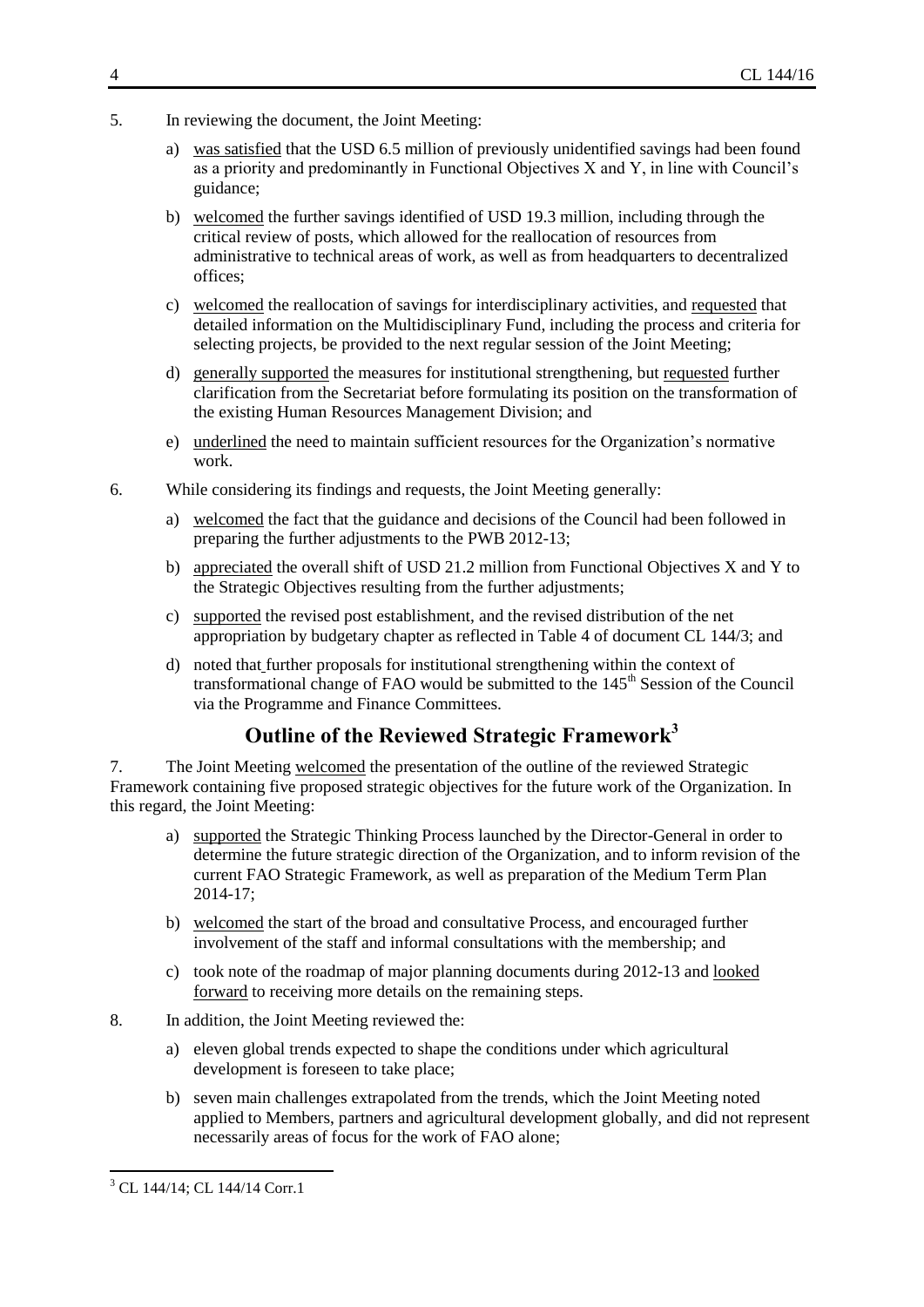- c) FAO's basic attributes, core functions and comparative advantages in relation to the main challenges, derived from the Organization's Constitution, and identified within the context of prevailing global development principles; and
- d) five draft strategic objectives for the future work of the Organization, extrapolated from the main challenges and the analysis of FAO's comparative advantages.

9. In providing comments on the Outline of the reviewed Strategic Framework, the Joint Meeting:

- a) welcomed the fact that regional priorities and specificities had been taken into account in the formulation of the outputs of the Strategic Thinking Process;
- b) urged the Secretariat to further subsume guidance from all the Regional Conferences, including the Informal Regional Conference for North America, into the outputs of the Process;
- c) welcomed the identification of fewer and more cross-cutting strategic objectives;
- d) underlined the importance of the concept of comparative advantage in the review of the Strategic Framework and preparation of the next Medium Term Plan;
- e) noted that it would be critical to identify and develop meaningful partnerships with other UN agencies, research institutions, civil society organizations, cooperatives and the private sector, in order to achieve the future strategic objectives;
- f) highlighted the need for a clear line of sight between FAO's strategic objectives and work on the ground, in order to align FAO's normative and standard-setting work with countrylevel priorities; and
- g) emphasized that the action plans should be developed using a robust results-based framework, with clear definition of roles, outputs, outcomes and indicators.

10. The Joint Meeting also provided feedback on further development of individual strategic objectives, and looked forward to their elaboration in the reviewed Strategic Framework to be submitted to the 145<sup>th</sup> Session of the Council in November 2012 via the Programme and Finance Committees.

### **Structure and functioning of Decentralized Offices<sup>4</sup>**

11. The Joint Meeting commended the Secretariat for the quality of the document. It supported the general thrust of the document and the proposals contained in it.

- 12. The Joint Meeting underlined:
	- a) the need to institute suitable arrangements for accountability and transparency in all fields of administration, in particular in human resources, recruitment and management, and in impact assessment;
	- b) the importance of enhanced internal cooperation at all levels, as budgets and responsibilities are decentralized;
	- c) the desirability for greater interaction with regional economic integration bodies and other regional bodies, and enhanced partnerships with national and regional institutions, other UN and non-UN international agencies, including the Rome-based agencies, as well as with the private sector, universities and research organizations, and civil society;
	- d) the importance of Country Programming Frameworks for prioritization, and requested that they be instituted to the extent possible by the end of 2012 so as to inform the preparation and implementation of the next PWB;
	- e) the importance of fully integrating gender concerns in all areas of work at all locations;

 $\overline{a}$ <sup>4</sup> CL 144/15; CL 144/15 Corr.1